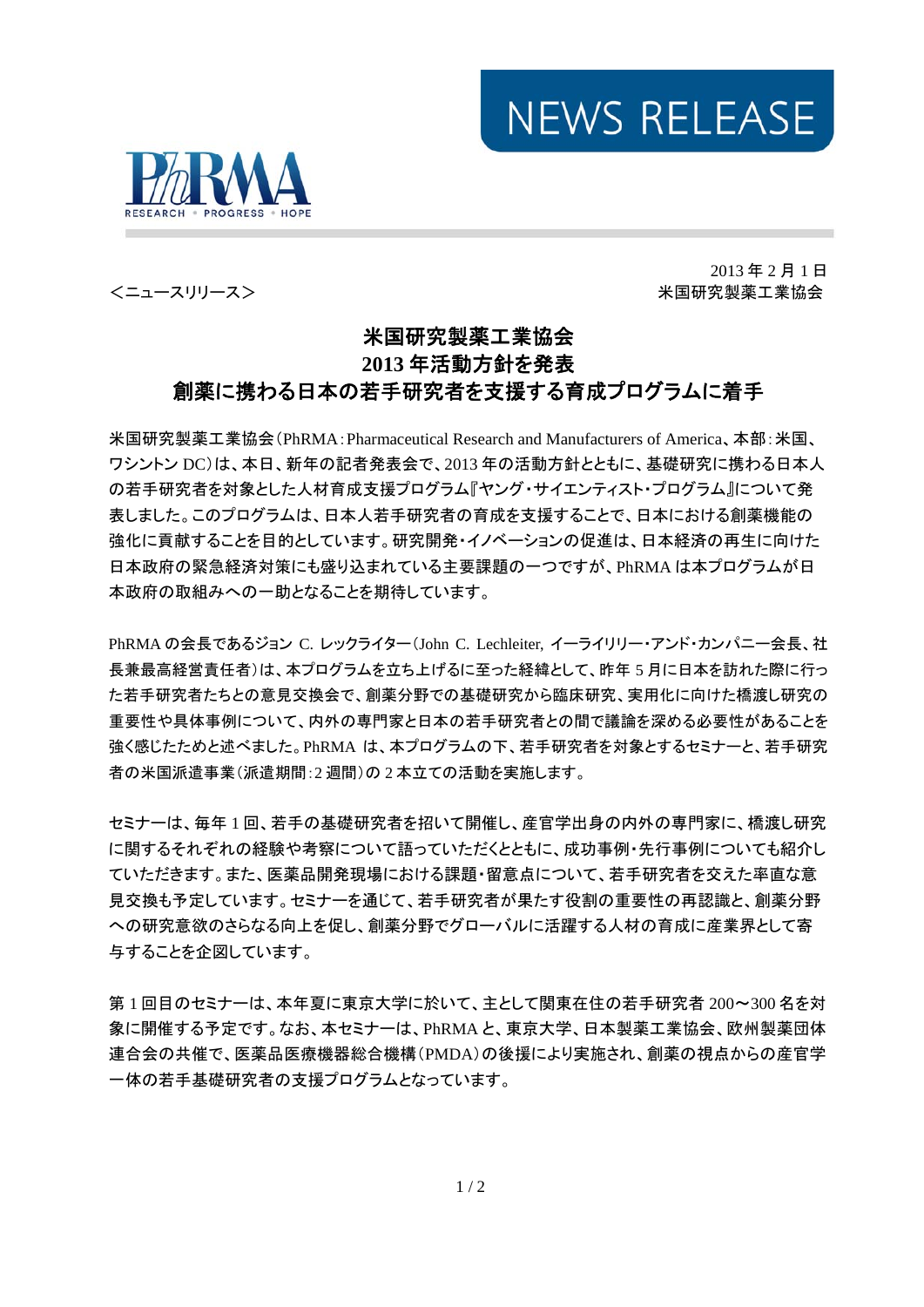若手研究者の米国派遣事業は、「マンスフィールド・PhRMA・リサーチ・スカラー・プログラム」と題し、モ ーリーン&マイク・マンスフィールド財団を運営事務局として実施されます。派遣研究者は、公募の上マン スフィールド財団が選考を行います。選出された若手研究者(8 名を予定)は、2 週間の米国派遣期間中 に、政府や大学、製薬企業がいかに連携して創薬を推進し新薬を患者さんに届けているかを体験すると ともに、日米の開発環境の比較や日本で活用可能な施策について考察していただきます。

また本事業を通じて、派遣される研究者同士や日米の専門家同士の新たな交流が今後の日本における 基礎研究の発展に活かされることが期待されています。本派遣事業は毎年 1 回実施予定で、本年は 9 月に予定しています。派遣された研究者には、派遣事業実施後も、PhRMA が世界の医薬品開発の最新 事情について定期的に意見交換をする場を設けることも検討しています。

レックライターの説明に続いて、在日執行委員会委員長であるアルフォンゾ・G・ズルエッタ(日本イーライ リリー株式会社代表執行役社長)が、PhRMA の 2013 年の活動方針について説明しました。日本の患者 さんに迅速かつ安全に世界で最新の薬を届けることが PhRMA の不変のテーマであり、グローバル製薬 企業による日本市場へのさらなる投資を誘致、促進することが重要であると述べました。そのために、国 際共同治験における第 1 相試験データ要件の緩和、医療費の大半を占める慢性疾患治療に対する意 識の向上、医薬品開発を促す新薬創出加算制度の恒久化、企業の研究開発に対する意欲を著しく阻害 する「市場拡大再算定制度」の廃止等を目指した活動を続けていくことを表明しました。

###

● PhRMA Japan

PhRMA Japan は、米国の研究開発志向型製薬企業の日本法人で構成されており、画期的新薬が開発 できる環境や患者さん中心の医療制度の確立に向けて 25 年以上に渡って活動を続けています。加盟 企業は、アッヴィ合同会社、アムジェン・デベロップメント株式会社、MSD 株式会社、日本イーライリリー 株式会社、バイオジェン・アイデック・ジャパン株式会社、ファイザー株式会社、ブリストル・マイヤーズ株 式会社、ムンディファーマ株式会社、ヤンセンファーマ株式会社(五十音順)の 9 社です。

● 米国研究製薬工業協会(PhRMA)

PhRMA は、米国で事業を行なっている、主要な研究開発志向型製薬企業とバイオテクノロジー企業を 代表する団体です。加盟企業は新薬の発見・開発を通じて、患者さんがより長く、より健全で活動的に暮 らせるよう、先頭に立って新しい治療法を探求しています。加盟企業の新薬研究開発に対する 2011 年 の投資額は約 495 億ドルで、これは加盟企業総売上高の 21.1%にあたります。また、米国における R&D 投資総額の 20%が製薬業界によるものです。

- PhRMA ホームページ http://www.phrma-jp.org
- 米国 PhRMA ホームページ http://www.phrma.org

【本件に関するお問い合わせ】 PhRMA 広報事務局(MSL Japan 内) 担当:工藤/池井 Tel: 03-5719-8938 Fax: 03-5719-8919 E-mail: phrma@msljapan.com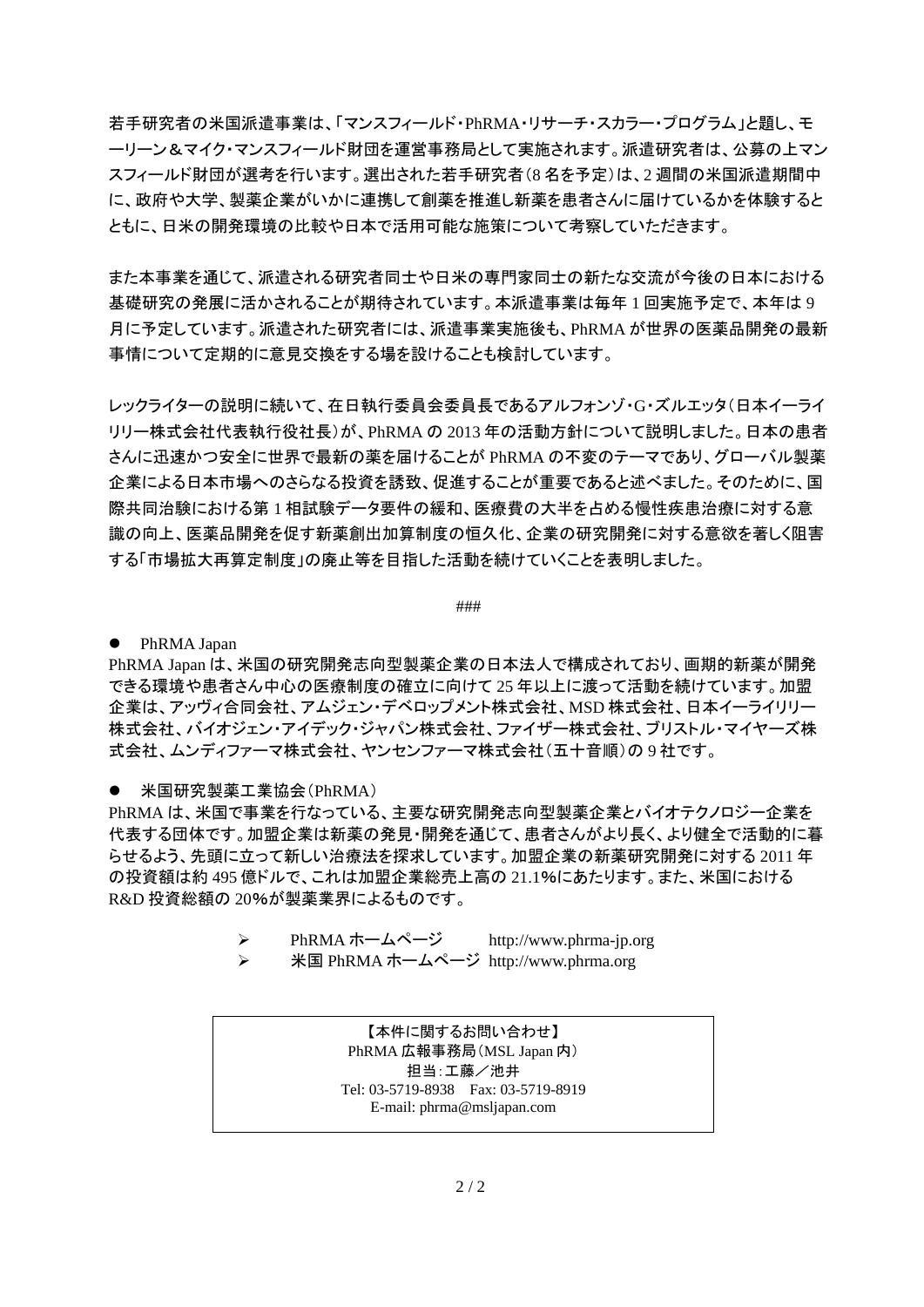NEWS RELEASE



## **PhRMA Announces 2013 Action Plan Launches Program to Support Young Japanese Researchers Involved in Drug Discovery**

February 1, 2013: PhRMA, the Pharmaceutical Research and Manufacturers of America, today announced its Japan action plan for 2013 at its New Year's press conference. As a part of this year's activities, John C. Lechleiter, Ph. D, Chairman of PhRMA and Chairman, President, and CEO of Eli Lilly, outlined a program to support medical innovation and new drug development efforts by young Japanese researchers engaged in basic research.

"The launch of this program stemmed from a visit I made to Japan in May 2012, when I met and talked with young researchers," explained Dr. Lechleiter about the background. "At that time, I felt that there was a need to deepen the discussion between biopharmaceutical experts in the United States and young Japanese researchers about the importance of translational research and to forge links between basic research, in which they are engaged, and clinical research to advance medical innovation leading to the development of new drug products."

The "Young Scientist Program" includes two components: an annual seminar in Japan for 200 to 300 young researchers and sending a group of young researchers to the United States annually for two weeks.

The seminars will be held annually with experts from the biopharmaceutical industry, academia, and government to meet the young scientists who are engaged in basic research. At the seminar, presentations will be made based on the researchers' experiences and analysis of translational investigations and will include leading-edge case studies. Participants will exchange views on the environment for pharmaceutical development. The outcome will be greater awareness by the young researchers of the importance of their roles in drug development and the strengthening of their motivation to do research. Through the Young Scientist Program, PhRMA hopes that the number of researchers engaged in drug development who succeed on the global stage will be increased.

The first seminar will be held at the University of Tokyo in summer 2013 for young researchers mainly from the Kanto area. The University of Tokyo, the Japan Pharmaceutical Manufacturers Association (JPMA), and the European Federation of Pharmaceutical Industries and Associations (EFPIA) will co-sponsor the seminar with PhRMA. The Pharmaceuticals and Medical Devices Agency (PMDA) also supports this event.